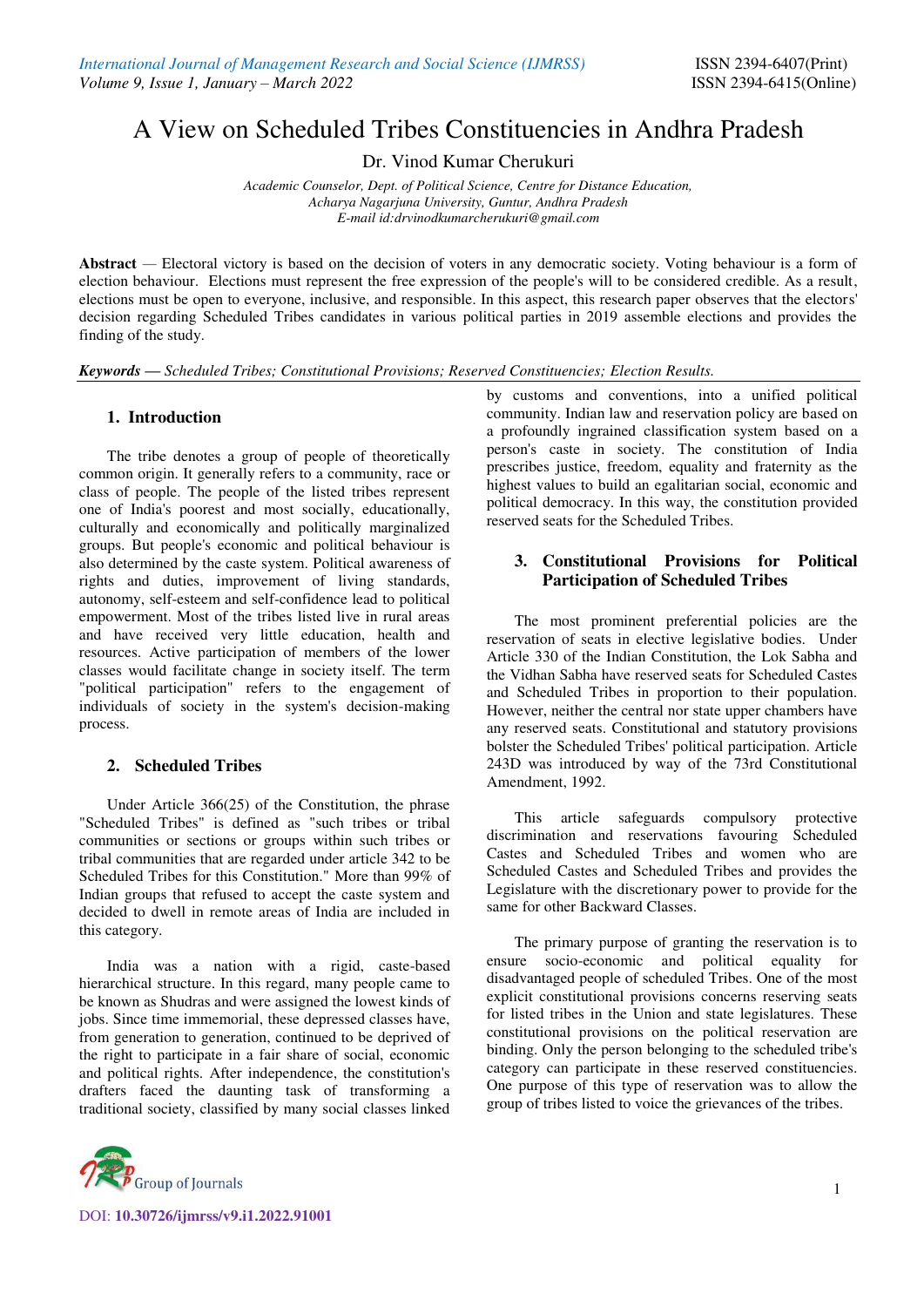**4. Scheduled Tribes Population in India** The following table shows the Scheduled castes population in India.

| Year $\rightarrow$         | 1971   | 1981     | 1991     | 2001      | 2011      |
|----------------------------|--------|----------|----------|-----------|-----------|
| <b>Total Population</b>    | 5.480  | 6.851.47 | 8.463.03 | 10.275.10 | 12,101.93 |
| Scheduled Tribe Population | 380.15 | 538.16   | 683.81   | 807.29    | 1000.83   |
| Percentage                 | 6.93   | 7.85     | 8.08     | 7.86      | 8.27      |

#### **Table 1: Scheduled Tribe population in India**

*Source: Population census reports of 1971,1981,1991,2001 and 2011* 

As can be seen from the data above table -1, the number of Indian tribal people has steadily risen along with the country's overall population. To be sure, tribal membership isn't evenly distributed. From 6.93% in 1971 to 8.27% in 2011, it has similarly risen. Census work has been more efficient throughout time owing to better transportation and public awareness, and as a result, previously uncounted tribes have been included in the census.

#### **5. Scheduled Tribes Population of Andhra Pradesh**

 The following table shows the Scheduled Castes population in Andhra Pradesh.

| S.               | <b>District</b>       | <b>Population</b> | <b>ST Total</b> | <b>ST Male</b> | Female  | Percentage           | Percentage           | Percentage        |
|------------------|-----------------------|-------------------|-----------------|----------------|---------|----------------------|----------------------|-------------------|
| N <sub>0</sub>   |                       |                   |                 |                |         | of<br>Male           | of<br>Female         | <b>ST</b><br>of   |
|                  |                       |                   |                 |                |         | (ST)<br><b>Total</b> | (ST)<br><b>Total</b> | <b>Total</b>      |
|                  |                       |                   |                 |                |         | <b>Population</b>    | <b>Population</b>    | <b>Population</b> |
| 1                | Srikakulam            | 2703114           | 166118          | 81382          | 84736   | 3.01                 | 3.13                 | 6.15              |
| $\boldsymbol{2}$ | Vizianagaram          | 2344474           | 235556          | 114687         | 120869  | 4.89                 | 5.16                 | 10.05             |
| 3                | Visakhapatnam         | 4290589           | 618500          | 302905         | 315595  | 7.06                 | 7.36                 | 14.42             |
| $\overline{4}$   | East Godavari         | 5285824           | 297044          | 144548         | 152496  | 2.73                 | 2.88                 | 5.62              |
| 5                | West Godavari         | 3994410           | 133997          | 65439          | 68558   | 1.64                 | 1.72                 | 3.35              |
| 6                | Krishna               | 4517398           | 132464          | 66734          | 65730   | 1.48                 | 1.46                 | 2.93              |
| 7                | Guntur                | 4887813           | 247089          | 125105         | 121984  | 2.56                 | 2.50                 | 5.06              |
| 8                | Prakasam              | 3397448           | 151145          | 76677          | 74468   | 2.26                 | 2.19                 | 4.45              |
| 9                | <b>SPSR</b> Nellore   | 2963557           | 285997          | 145168         | 140829  | 4.90                 | 4.75                 | 9.65              |
| 10               | <b>YSR Kadapa</b>     | 2882469           | 75886           | 38571          | 37315   | 1.34                 | 1.29                 | 2.63              |
| 11               | Kurnool               | 4053463           | 82831           | 42052          | 40779   | 1.04                 | 1.01                 | 2.04              |
| 12               | Anantapur             | 4081148           | 154127          | 78573          | 75554   | 1.93                 | 1.85                 | 3.78              |
| 13               | Chittoor              | 4174064           | 159165          | 79756          | 79409   | 1.91                 | 1.90                 | 3.81              |
|                  | <b>Andhra Pradesh</b> | 49575771          | 2739919         | 1361597        | 1378322 | 2.75                 | 2.78                 | 5.53              |

*Source: Census of India, 2011, Data includes ST population of Submergence of Scheduled villages of 7 Mandals from Khammam district to the A.P. State (as per reorganization act 2014)* 

The above table-2 shows that the population statistics in district wise in Andhra Pradesh. The total Scheduled Tribes population 5.53 percentage and most of the scheduled tribes are living in Visakhapatnam and follows Vizianagaram in Andhra Pradesh.

### **6. Scheduled Tribes Reserved Constituencies in Andhra Pradesh**

Andhra Pradesh was allocated 175 legislative assembly seats and 25 Lok Sabha Constituencies. Out of 25



Lok sabha constituencies, 4 reserved for Scheduled Castes and one reserved for Scheduled Tribes. Out of the total 175 constituencies, 29 constituencies are reserved for Scheduled Castes and seven constituencies for scheduled Tribes reserved. The reserved Scheduled Tribes constituencies are in various districts like the Palakonda Assembly constituency in the Srikakulam district. There is a total of 184,414 electors in the constituency. Kurupam Assembly constituency is reserved for Scheduled Tribes in the Vizianagaram district. Salur assembly constituency is reserved for Scheduled Tribes in the Vizianagaram district.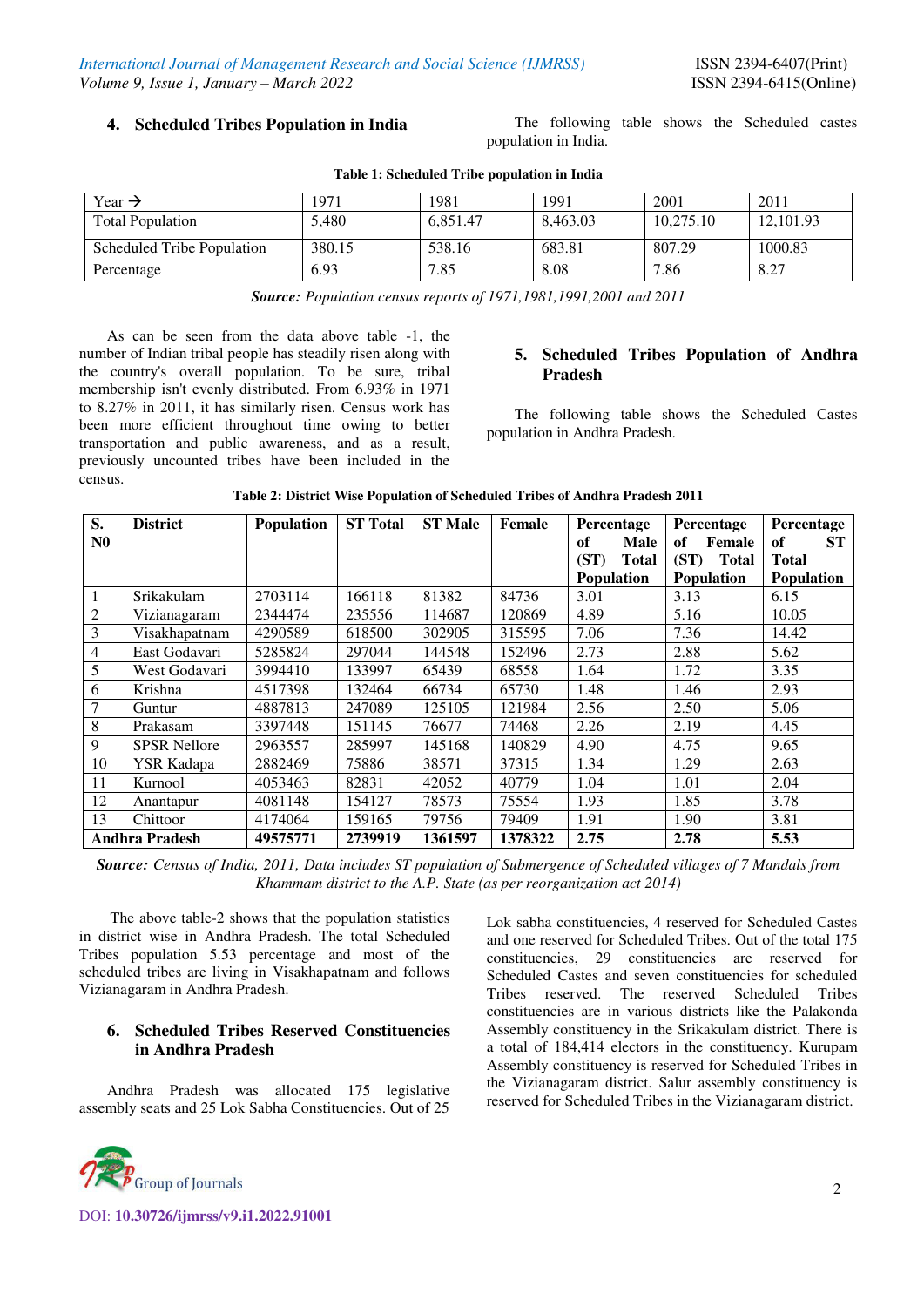*International Journal of Management Research and Social Science (IJMRSS)* ISSN 2394-6407(Print) *Volume 9, Issue 1, January – March 2022* ISSN 2394-6415(Online)

There is a total of 190,619 electors in the constituency. Araku valley Assembly constituency is reserved for Scheduled Tribes in Visakhapatnam district. There is a total of 220,773 electors in the constituency. Paderu assembly constituency is reserved for Scheduled Tribes in the Visakhapatnam district. There are a total of 227,042 electors in the constituency. Rampachodavaram assembly constituency reserved for Scheduled Tribes in East Godavari district. There is a total of 260,323 electors in the constituency. Polavaram Assembly constituency is reserved for Scheduled Tribes in the West-Godavari district. There is a total of 245,483 electors in the constituency.

Since the 1990s, when other regional parties began to form throughout India, tribes have continued to support Congress in significant numbers in elections. When it came to Scheduled Tribes (ST) votes in 2014 and subsequent Lok Sabha elections, however, BJP outperformed Congress. According to the latest results, India's BJP gained 13 percentage points in vote share, while Congress lost ten percentage points. The Congress's performance in ST-

reserved districts was no better. Andhra Pradesh's Scheduled Tribe seats were won by the regional party, Yuvajana Sramika Rythu Congress Party, in 2019. At least in these reserved seat elections, the national parties like the Indian National Congress (INC) and the Bharatiya Janata Party (BJP) were unable to collect deposits.

### **7. Methodology**

 Secondary data formed the foundation of this study. The secondary data was collected from the Indian Election Commission and other books and journals. The study made use of the descriptive statistical method.

## **8. Analysis of the Election Results**

 The present study explains the decision of the electors regarding Scheduled Tribe reserved constituencies in Andhra Pradesh in 2019.

| S.<br>N<br>$\mathbf{0}$ | Candidate                              | Party                                           | <b>EVM Votes</b> | <b>Postal</b><br><b>Votes</b> | <b>Total</b><br><b>Votes</b> | Percentage<br>of Votes |
|-------------------------|----------------------------------------|-------------------------------------------------|------------------|-------------------------------|------------------------------|------------------------|
|                         | <b>JAYAKRISHNA</b><br><b>NIMMAKA</b>   | Telugu Desam                                    | 53622            | 452                           | 54074                        | 39.55                  |
| $\overline{2}$          | <b>VISWASARAYI</b><br><b>KALAVATHI</b> | Yuvajana Sramika Rythu<br><b>Congress Party</b> | 70778            | 1276                          | 72054                        | 52.7                   |
| 3                       | DVG SANKARA RAO                        | Communist Party of India                        | 3283             | 60                            | 3343                         | 2.45                   |
| $\overline{4}$          | SUNEETHA THADANGI                      | Bharatiya Janata Party                          | 1121             | 48                            | 1169                         | 0.86                   |
| 5                       | <b>H. PRASAD RAO</b>                   | <b>Indian National Congress</b>                 | 994              | 7                             | 1001                         | 0.73                   |
| 6                       | ARIKA KRISHNA RAO                      | Independent                                     | 786              | 5                             | 791                          | 0.58                   |
| 7                       | <b>GANGAMMA SAVARA</b>                 | Independent                                     | 730              | 2                             | 732                          | 0.54                   |
| 8                       | <b>NOTA</b>                            | None of the Above                               | 3544             | 4                             | 3548                         | 2.6                    |
| Total                   |                                        |                                                 | 134858           | 1854                          | 136712                       |                        |

#### **Table 3: Voting percentage in Palakonda (ST Constituency)**

*Sources: Election Commission of India*

The above table-3 reveals, in the Palakonda constituency, the Yuvajana Sramika Rythu Congress Party (YSRCP) candidate has won the election with 72054 (52.7 per cent) votes out of 136712 total votes. The Telugu Desam Party candidate has got Second place with 54074 votes (39.55 per cent). At the same time, the Indian National Congress party candidate has got 1001 votes (0.73 per cent) only. At

the same time, the Bharatiya Janata Party candidate has got 1169 votes (0.86 per cent) only. But Communist Party of India candidate has got more votes 3343 (2.45 per cent) than INC and BJP. The important observation was NOTA option has got more votes, 3548 (2.6 per cent), than INC and BJP. Even independent candidates were not influenced by the voters.

|  |  | Table 4: Voting percentage in Kurupam (ST Constituency) Vizianagaram |
|--|--|----------------------------------------------------------------------|
|--|--|----------------------------------------------------------------------|

| S.<br>No. | Candidate                |              | Party                                 | <b>EVM Votes</b> | <b>Postal</b><br><b>Votes</b> | <b>Total</b><br><b>Votes</b> | <b>Percentage</b><br><b>Votes</b> |
|-----------|--------------------------|--------------|---------------------------------------|------------------|-------------------------------|------------------------------|-----------------------------------|
|           | <b>AVINASH</b><br>KOLAKA | <b>KUMAR</b> | Communist Party of India<br>(Marxist) | 8551             | 54                            | 8605                         | 6.01                              |
|           | NIMMAKA.                 |              | Bharativa Janata Party                | 4137             | 67                            | 4204                         | 2.93                              |

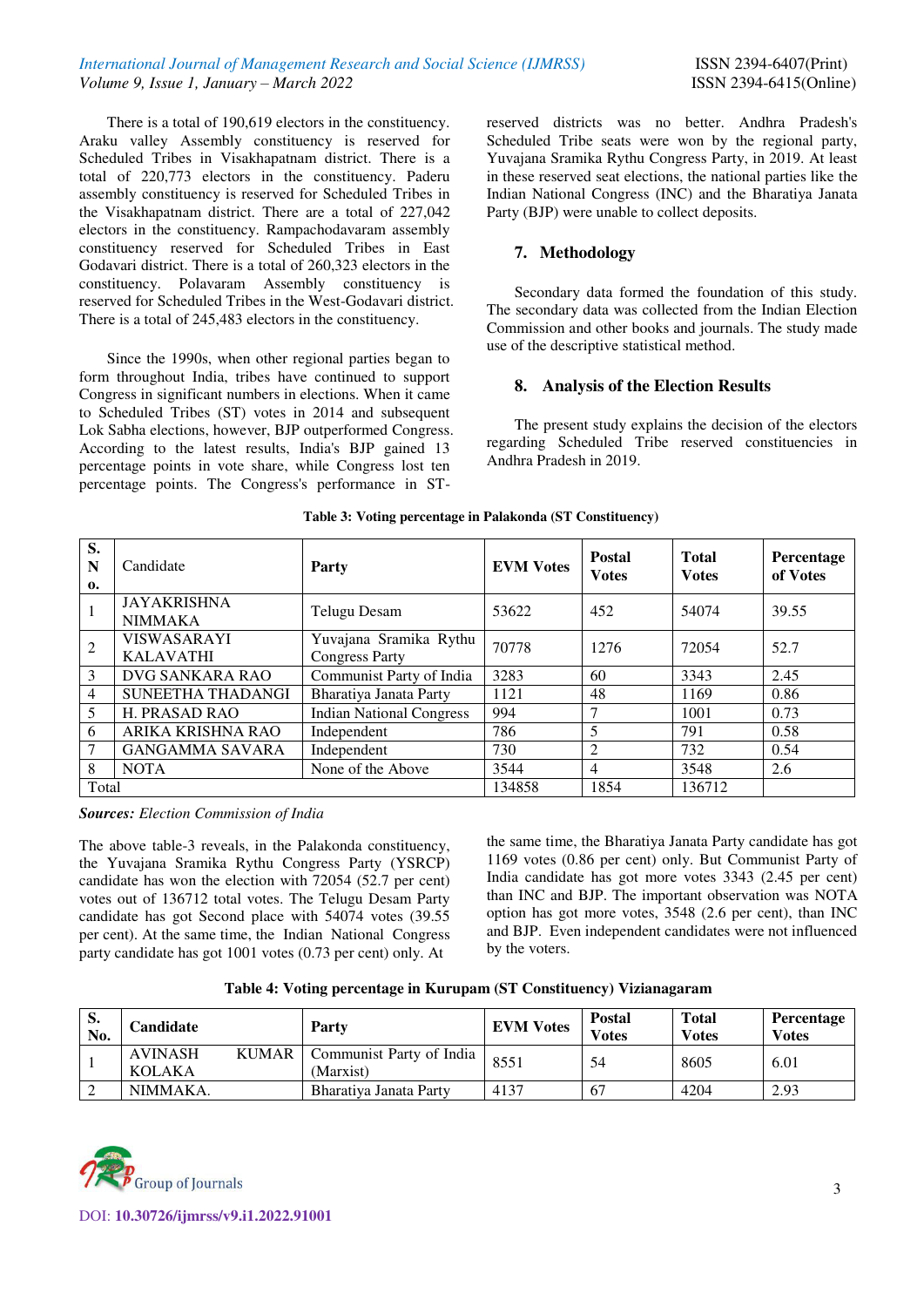|                | JAYARAJU.                                                                                                        |                                                 |        |      |        |       |
|----------------|------------------------------------------------------------------------------------------------------------------|-------------------------------------------------|--------|------|--------|-------|
| 3              | <b>NIMMAKA</b><br><b>SIMHACHALAM</b>                                                                             | <b>Indian National Congress</b>                 | 2198   | 6    | 2204   | 1.54  |
| $\overline{4}$ | <b>PUSHPASREEVANI</b><br><b>PAMULA</b>                                                                           | Yuvajana Sramika Rythu<br><b>Congress Party</b> | 73863  | 664  | 74527  | 52.02 |
| 5              | <b>VEERA</b><br><b>VARA</b><br><b>THODRAMAL</b><br><b>NARA</b><br><b>PRIYA</b><br><b>SIMHA</b><br><b>THATRAJ</b> | Telugu Desam                                    | 47607  | 318  | 47925  | 33.45 |
| 6              | <b>NIMMAKA</b><br><b>VASUDEVARAO</b>                                                                             | Independent                                     | 1257   |      | 1258   | 0.88  |
| $\tau$         | <b>NOTA</b>                                                                                                      | None of the Above                               | 4534   |      | 4535   | 3.17  |
| Total          |                                                                                                                  |                                                 | 142147 | 1111 | 143258 |       |

*Sources: Election Commission of India*

The above table-4 describes information about the Kurupam Constituency in Vizianagaram district, the YSRCP candidate, has won the election with 74527 (52.02 per cent) while the TDP candidate has got 47925 (33.45 per cent). At the national parties, the INC candidate has got 2204 (1.54), and the BJP candidate has got 4204 votes (2.93). At the same time, the CPM(Marxist) candidate has got 8605 votes (6.01 per cent). In this constituency, the NOTA option has got 4535 votes (3.17 per cent).

| Table 5: Voting percentage in Salur (ST Constituency) Vizianagaram |  |  |
|--------------------------------------------------------------------|--|--|
|--------------------------------------------------------------------|--|--|

| S.<br>No.      | Candidate                                  | Party                                              | <b>EVM Votes</b> | <b>Postal</b><br><b>Votes</b> | <b>Total</b><br><b>Votes</b> | Percentage<br><b>Votes</b> |
|----------------|--------------------------------------------|----------------------------------------------------|------------------|-------------------------------|------------------------------|----------------------------|
|                | KONDAGORRI.<br><b>UDAY</b><br><b>KUMAR</b> | Bharatiya Janata Party                             | 3247             | 21                            | 3268                         | 2.15                       |
| 2              | <b>RAJANNA</b><br>PEEDIKA.<br><b>DORA</b>  | Yuvajana<br>Sramika<br><b>Rythu Congress Party</b> | 77616            | 814                           | 78430                        | 51.7                       |
| 3              | R. P. BHANJ DEO                            | Telugu Desam                                       | 58085            | 316                           | 58401                        | 38.49                      |
| $\overline{4}$ | RAYALA. SUNDARA RAO                        | <b>National</b><br>Indian<br>Congress              | 1731             | 6                             | 1737                         | 1.14                       |
| 5              | <b>BONELA. GOVINDAMMA</b>                  | Janasena Party                                     | 3257             | 51                            | 3308                         | 2.18                       |
| 6              | <b>JANNI. SIMHACHALAM</b>                  | Independent                                        | 361              | $\Omega$                      | 361                          | 0.24                       |
| 7              | M. PARAMMA                                 | Independent                                        | 498              | $\Omega$                      | 498                          | 0.33                       |
| 8              | LACHAYYA. TELUGU                           | Independent                                        | 836              | $\Omega$                      | 836                          | 0.55                       |
| 9              | <b>NOTA</b>                                | None of the Above                                  |                  | 3                             | 4874                         | 3.21                       |
| Total          |                                            |                                                    | 150502           | 1211                          | 151713                       |                            |

*Sources: Election Commission of India*

The above table-5 shows information about the Salur assembly constituency was reserved in Vizianagaram for Scheduled Tribes. The YSRCP candidate has secured 78430 votes (51.7), while the Telugu Desam Party candidate has got 58401 votes (38.49 per cent). BJP

candidate has got 3268 votes (2.15 per cent), and INC candidate has got 1737 votes (1.14 per cent). The new regional Janasena party candidate has only got 3308 (2.18 per cent). The independent candidates were failed in the election. In this constituency, the NOTA option has 4874 votes (3.21 per cent).

| Table 6: Voting percentage in Araku valley (ST) VISAKHAPATNAM |  |  |
|---------------------------------------------------------------|--|--|
|---------------------------------------------------------------|--|--|

| S.<br>No. | Candidate                      | Party                  | EVM<br>Votes | <b>Postal</b><br>Votes | <b>Total</b><br>Votes | <b>Percentage</b><br><b>Votes</b> |
|-----------|--------------------------------|------------------------|--------------|------------------------|-----------------------|-----------------------------------|
|           | <b>ADAPA BONJU NAIDU</b>       | Bharatiya Janata Party | 4877         | 10                     | 4887                  | 3.1                               |
| ⌒         | KIDARI, SRAVAN<br><b>KUMAR</b> | Telugu Desam           | 19281        | 648                    | 19929                 | 12.65                             |
| $\sim$    | CHETTI, PALGUNA                | Yuvajana Sramika       | 52266        | 835                    | 53101                 | 33.7                              |

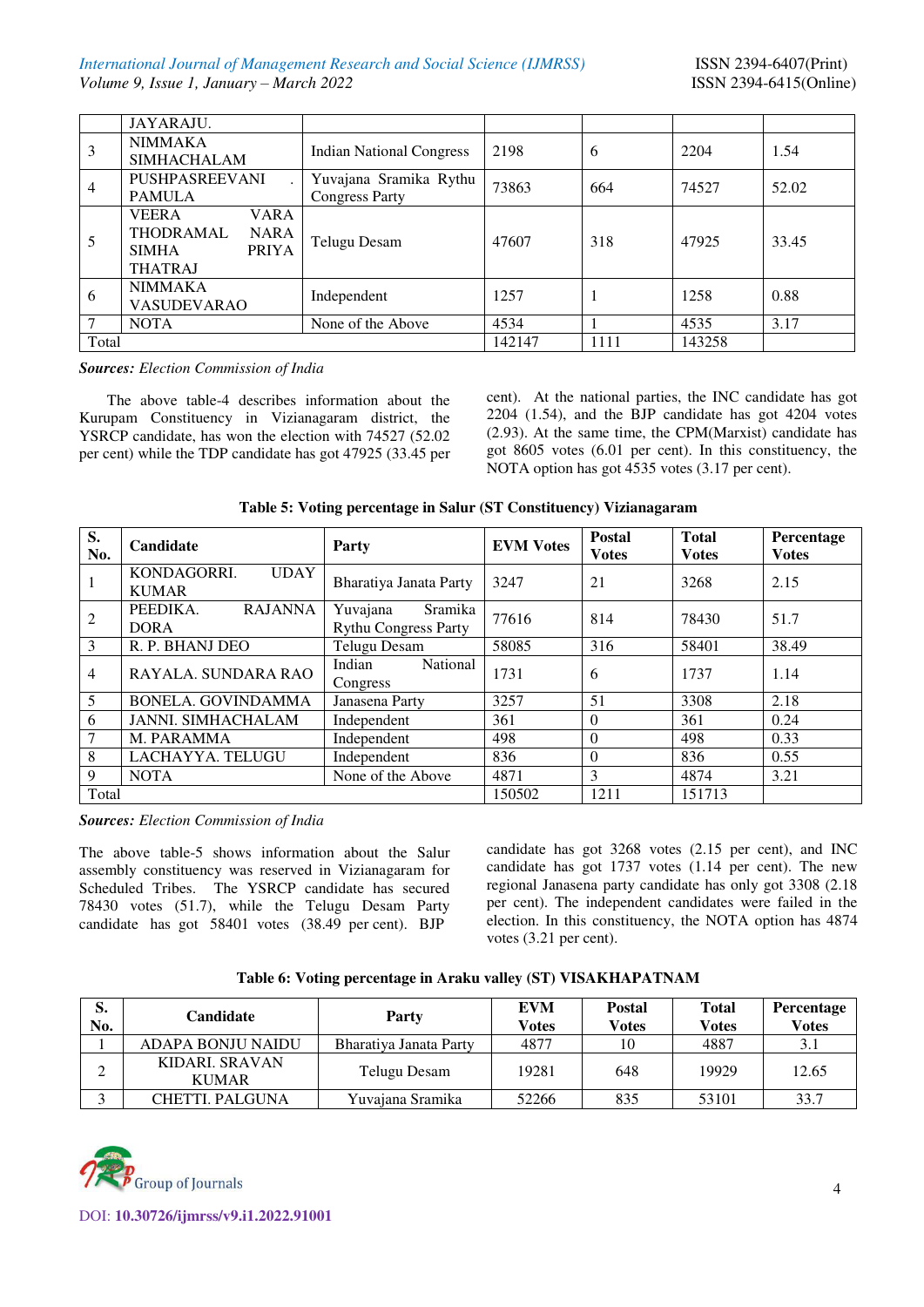*International Journal of Management Research and Social Science (IJMRSS)* ISSN 2394-6407(Print) *Volume 9, Issue 1, January – March 2022* ISSN 2394-6415(Online)

|                |                                    | <b>Rythu Congress Party</b> |        |          |        |       |
|----------------|------------------------------------|-----------------------------|--------|----------|--------|-------|
| $\overline{4}$ | PACHIPENTA SANTHA<br><b>KUMARI</b> | <b>Indian National</b>      | 2546   | $\Omega$ | 2546   | 1.62  |
|                |                                    | Congress                    |        |          |        |       |
| 5              | <b>SURENDRA KILLO</b>              | Communist Party of          | 10401  | 54       | 10455  | 6.63  |
|                |                                    | India (Marxist)             |        |          |        |       |
| 6              | <b>DEVIKA PADI</b>                 | Jana Jagruti Party          | 1508   | $\theta$ | 1508   | 0.96  |
| 7              | RAJENDRA PRASAD                    |                             | 2035   | $\Omega$ | 2035   | 1.29  |
|                | <b>BUKKA</b>                       | Independent                 |        |          |        |       |
| 8              | DONNU DORA SIYYARI                 | Independent                 | 27598  | 62       | 27660  | 17.55 |
| 9              | P. RAJA RAO                        | Independent                 | 10758  | 117      | 10875  | 6.9   |
|                | <b>VENGADA ANIL</b>                |                             |        |          | 4422   |       |
| 10             | <b>KUMAR MAJJI</b>                 | Independent                 | 4421   |          |        | 2.81  |
| 11             | <b>SURYA NARAYANA</b>              |                             | 9830   |          |        |       |
|                | <b>JARSINGI</b>                    | Independent                 |        | 150      | 9980   | 6.33  |
| 12             | <b>NOTA</b>                        | None of the Above           | 10177  | $\Omega$ | 10177  | 6.46  |
| Total          |                                    |                             | 155698 | 1877     | 157575 |       |

*Sources: Election Commission of India*

The above table-6 provides information about the Araku Valley constituency that was reserved for STs in Visakhapatnam. YSRCP candidate has won the election with 53101 votes (33.7 per cent). In this constituency, one of the independent candidates were got 27660 votes (17.55), and the independent candidates were influenced by voters differently. The national party candidates were from BJP secured 4887 votes (3.1 per cent), INC 2546 votes (1.62 per cent), CPM (Marxist) 10455 votes (6.63 per cent). NOTA option has got 10177 votes in this constituency.

| Table 7: Voting percentage in PADERU (ST Constituency) VISAKHAPATNAM |  |  |  |
|----------------------------------------------------------------------|--|--|--|
|----------------------------------------------------------------------|--|--|--|

| S.             | Candidate                            | Party                    | <b>EVM</b>   | <b>Postal</b>    | <b>Total Votes</b> | Percentage   |
|----------------|--------------------------------------|--------------------------|--------------|------------------|--------------------|--------------|
| No.            |                                      |                          | <b>Votes</b> | <b>Votes</b>     |                    | <b>Votes</b> |
| 1              | ESWARI. GIDDI                        | <b>Telugu Desam</b>      | 27912        | 437              | 28349              | 20.16        |
| $\overline{2}$ | <b>GANDHI LOKULA</b>                 | Bharatiya Janata Party   | 4602         | 29               | 4631               | 3.29         |
| 3              | <b>BHAGYA LAKSHMI</b>                | Yuvajana Sramika Rythu   | 70875        | 278              | 71153              | 50.6         |
|                | <b>KOTTAGULLI</b>                    | <b>Congress Party</b>    |              |                  |                    |              |
| $\overline{4}$ | <b>VANTHALA</b>                      | <b>Indian National</b>   | 4908         | $\overline{2}$   | 4910               | 3.49         |
|                | <b>SUBBARAO</b>                      | Congress                 |              |                  |                    |              |
| 5              | <b>GADUGU BALAYYA</b><br><b>DORA</b> | Jana Jagruti Party       | 836          | $\Omega$         | 836                | 0.59         |
| 6              | <b>JOSEPH. KINTUKURI</b>             | India Praja Bandhu Party | 667          | $\mathbf{1}$     | 668                | 0.48         |
| 7              | <b>BALARAJU</b>                      | Janasena Party           | 5953         | 85               | 6038               | 4.29         |
|                | <b>PASUPULETI</b>                    |                          |              |                  |                    |              |
| 8              | <b>KANNA BABU</b>                    | Independent              | 789          | $\mathbf{1}$     | 790                | 0.56         |
|                | <b>KOKKULA</b>                       |                          |              |                  |                    |              |
| 9              | <b>KUDA KRISHNARAO</b>               | Independent              | 8501         | 46               | 8547               | 6.08         |
| 10             | Dadiya. Satyanarayana                | Independent              | 1078         | $\boldsymbol{0}$ | 1078               | 0.77         |
|                | <b>DONDA LAKSHMI</b>                 |                          |              |                  |                    |              |
| 11             | <b>VENKATA RAM</b>                   | Independent              | 1341         | 1                | 1342               | 0.95         |
|                | PRASAD.                              |                          |              |                  |                    |              |
| 12             | <b>BUSARI. KRISHNA</b>               | Independent              | 1079         | $\overline{0}$   | 1079               | 0.77         |
|                | <b>KUMARI</b>                        |                          |              |                  |                    |              |
| 13             | Boina Satyanarayana                  | Independent              | 1751         | $\overline{0}$   | 1751               | 1.25         |
| 14             | Mudili Lakshmayya                    | Independent              | 1635         | 1                | 1636               | 1.16         |
| 15             | <b>NOTA</b>                          | None of the Above        | 7801         | $\overline{7}$   | 7808               | 5.55         |
| Total          |                                      |                          | 139728       | 888              | 140616             |              |

*Sources: Election Commission of India*

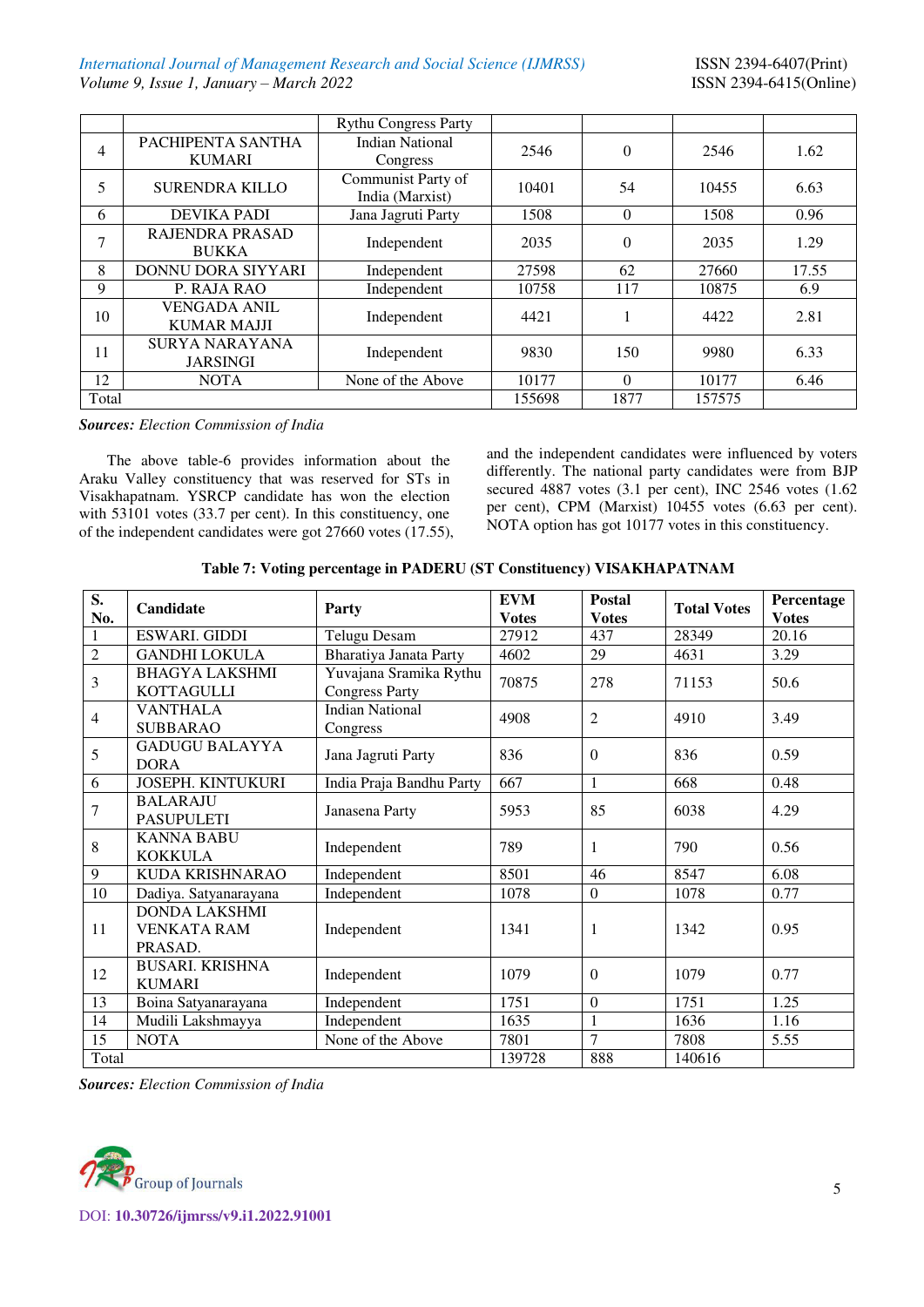The above table-7 explains**,** the paderu constituency total, polled votes were 140616. Out of the total, the YSRCP candidate won the election with 71153 (50.6 per cent), while the TDP candidate got 28349 votes (20.16 per cent). BJP candidate has got 4631 votes (3.29 per cent). One independent candidate has secured 8547 votes (6.08 per cent), and the remaining independent candidates have not influenced the people. At the same time, the NOTA option has got 7808 votes (5.55 per cent).

| S.<br>No.      | Candidate                                                               | Party                                           | <b>EVM</b><br><b>Votes</b> | <b>Postal</b><br><b>Votes</b> | <b>Total</b><br><b>Votes</b> | Percen<br>tage<br><b>Votes</b> |
|----------------|-------------------------------------------------------------------------|-------------------------------------------------|----------------------------|-------------------------------|------------------------------|--------------------------------|
| 1              | <b>KANITHI RAMA</b><br><b>CHANDRA SEKHAR</b> @<br><b>CHANDRA SEKHAR</b> | <b>Indian National</b><br>Congress              | 6639                       | 8                             | 6647                         | 3.12                           |
| $\overline{2}$ | <b>TELLAM BALA RAJU</b>                                                 | Yuvajana Sramika<br><b>Rythu Congress Party</b> | 109522                     | 1001                          | 110523                       | 51.81                          |
| 3              | <b>BORAGAM VENKATA</b><br><b>LAKSHMI</b>                                | Bharatiya Janata<br>Party                       | 1115                       | $\overline{4}$                | 1119                         | 0.52                           |
| $\overline{4}$ | <b>BORAGAM</b><br><b>SRINIVASULU</b>                                    | <b>Telugu Desam</b>                             | 68117                      | 336                           | 68453                        | 32.09                          |
| 5              | <b>ANANDA RAO</b><br><b>GAJJALA</b>                                     | Nava Samaj Party                                | 522                        | $\overline{2}$                | 524                          | 0.25                           |
| 6              | <b>KAKA JAYA PRAVEEN</b><br><b>KUMAR</b>                                | India Praja Bandhu<br>Party                     | 380                        | 3                             | 383                          | 0.18                           |
| $\tau$         | <b>CHIRRI BALARAJU</b>                                                  | Janasena Party                                  | 13322                      | 56                            | 13378                        | 6.27                           |
| 8              | <b>MADAKAM</b><br><b>VENKATESWARAO</b>                                  | All India Forward<br><b>Bloc</b>                | 553                        | $\Omega$                      | 553                          | 0.26                           |
| 9              | <b>KAKA NAGAMANI</b>                                                    | Independent                                     | 718                        | $\theta$                      | 718                          | 0.34                           |
| 10             | <b>DHARMULA SURESH</b>                                                  | Independent                                     | 3983                       | 8                             | 3991                         | 1.87                           |
| 11             | <b>SUNNAM SOMA RAJU</b>                                                 | Independent                                     | 1017                       | 1                             | 1018                         | 0.48                           |
| 12             | <b>NOTA</b>                                                             | None of the Above                               | 6002                       | $\overline{c}$                | 6004                         | 2.81                           |
| Total          |                                                                         |                                                 | 211890                     | 1421                          | 213311                       |                                |

| Table 8: Voting percentage in Polavaram (ST Constituency) WEST GODAVARI |  |  |  |
|-------------------------------------------------------------------------|--|--|--|
|                                                                         |  |  |  |

*Sources: Election Commission of India* 

The above table-8 reveals, the Polavaram constituency, the total votes of 213311 were polled. Out of the total votes, YSRCP candidate who has won with the majority the election. TDP candidate has got 68453 votes (32.09), INC candidate has secured 6647 votes (3.12 per cent), BJP

candidate has got 1119 votes (0.52 per cent) as well as Jana Sena party candidate has secured 13378 votes (6.27 per cent), the independent candidates were not influenced to the voters, but NOTA option polled 6004 votes (2.81 per cent).

| Table 9: Voting percentage in Rampachodavaram (ST Constituency) EAST GODAVARI |  |  |  |  |
|-------------------------------------------------------------------------------|--|--|--|--|
|-------------------------------------------------------------------------------|--|--|--|--|

| S.<br>No. | <b>Candidate</b>                    | Party                                           | <b>EVM</b><br><b>Votes</b> | <b>Postal</b><br><b>Votes</b> | <b>Total</b><br><b>Votes</b> | Percentag<br>e Votes |
|-----------|-------------------------------------|-------------------------------------------------|----------------------------|-------------------------------|------------------------------|----------------------|
|           | <b>GONDI BALAIAH</b>                | <b>Indian National Congress</b>                 | 5009                       |                               | 5013                         | 2.48                 |
|           | <b>TURSAM SUBBA RAO</b>             | Bharatiya Janata Party                          | 1984                       |                               | 1986                         | 0.98                 |
|           | <b>NAGULAPALLI</b><br>DHANALAKSHMI. | Yuvajana Sramika Rythu<br><b>Congress Party</b> | 97853                      | 465                           | 98318                        | 48.72                |
|           | RAJAIAH. SUNNAM                     | Communist Party of India                        | 17888                      | 294                           | 18182                        | 9.01                 |